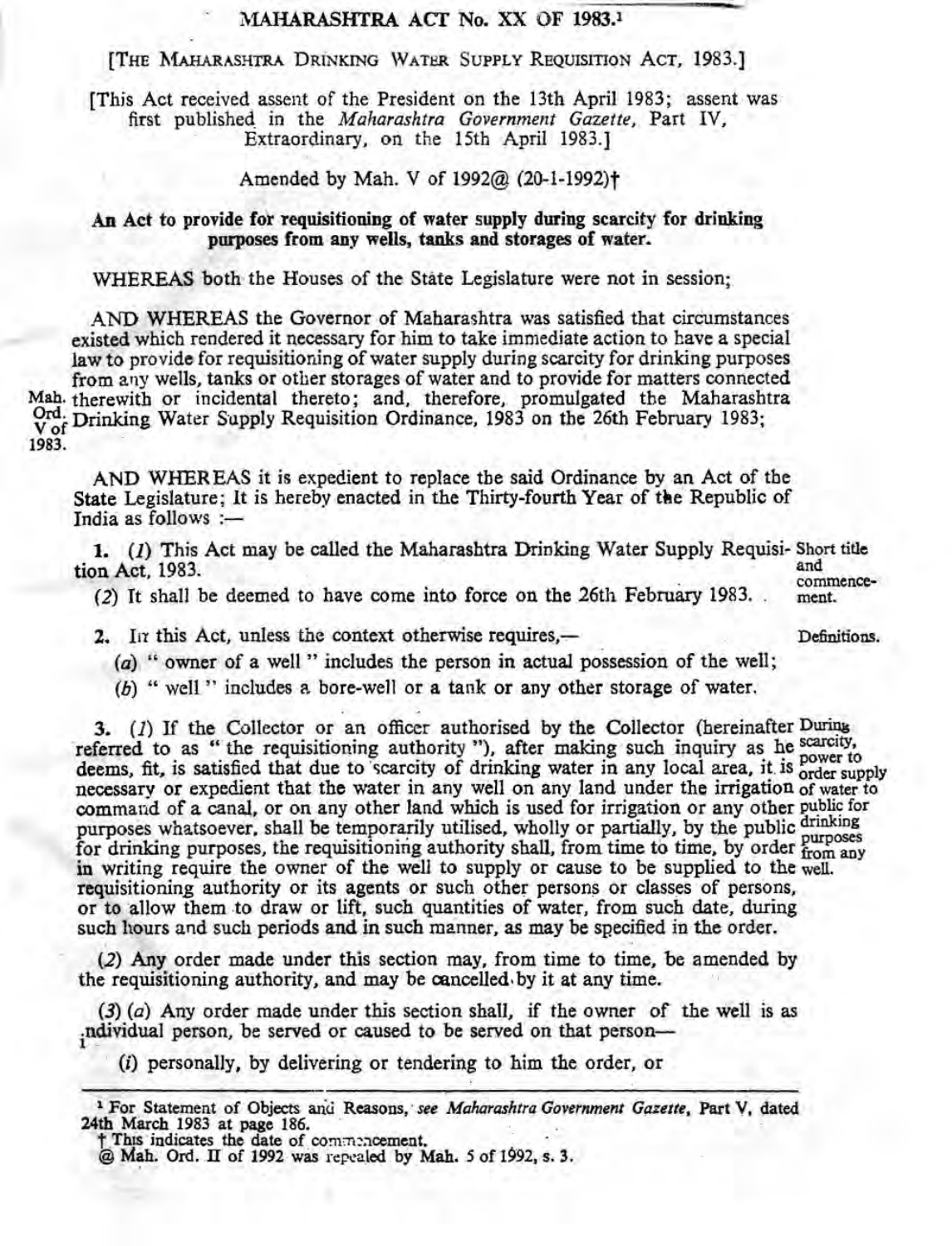(ii) where the person cannot be found, by leaving an authentic copy of the order with some adult member of his family; or

(*iii*) by post.

In the case of an order affecting a corporation or a firm, it shall be served in the manner for the service of a summons in rule 2 of Order XXIX or rule 3 of Order XXX, V of 1908. as the case may be, in the First Schedule to the Code of Civil Procedure, 1908.

(b) The order shall also be given wide publicity in the local area by the requisitioning authority in such manner, which the authority considers best calculated to bring it to the notice of the persons who would be able to get water made available to them under the order, free of charge.

(4) Any person who refuses to comply with or contravenes any order made under this section as in force for the time being, shall, on conviction, be punished with imprisonment for a term which may extend to one year, or with fine which may extend to one thousand rupees, or with both.

4. For the purposes of making any order under section 3, the requisitioning Guidelines for making authority shall take into consideration the total water supply available or likely to be order to available in the well during a certain period, the minimum requirement of the owner<br>supply during the pariod for his personal use for drinking, and the quantity of water which water from during the period for his personal use for drinking, and the quantity of water which any well, can reasonably be released for distribution to the persons residing in the local area, where there is scarcity of drinking water.

5. (1) The requisitioning authority may, with a view to determining whether Power to obtain an order may be made or continued under section 3, direct the owner of any well to information furnish to the requisitioning authority such information in his possession relating to and enter runner to the requisitioning authority seek information in the power supply there-<br>any land for the land on which the well exists and regarding the availability of water supply theredetermining from and the purposes for and extent to which it is being used by him during the latt whether few years, as may be specified in the direction. The information shall be furnished

should be supplied

water within such time as may be specified in the order.

(2) The requisitioning authority, after giving reasonable notice to the owner of any from any well, may enter upon any such land, with such assistants and workmen as may be necessary, and carry on inspection and survey with a view to determining whether an order under section 3 may be made or continued and in what manner and subject to which conditions such order should be made or continued. For this purpose, the requisitioning authority may ask the owner to be present at the time of such inspection and survey and ask any person who is present all necessary questions, may make. use of any apparatus or machinery belonging to the owner and may do all other acts necessary to collect the required information.

(3) Whoever refuses to comply with or contravenes any direction issued under this section or obstructs the lawful exercise of any powers conferred by this section on the requisitioning authority or its assistants or workmen shall, on conviction, be punished with fine which may extend to one thousand rupees.

When order  $6.$  (1) Whenever an order is made under section 3 for supply of water from is made for any well, the requisitioning authority and any persons authorised by it in this behalf supply of shall have a right to enter upon the land at all reasonable hours for the purpose water, right of supportion and regulation the obtaining and distributing the sanctioned water to enter of supervising and regulating the obtaining and distributing the sanctioned water land for supply regularly or for any other work connected with such supply, and the persons obtaining or classes of persons specified by the requisitioning authority shall, subject to such such supply. conditions as may be imposed by the requisitioning authority, be deemed to be authorised to have right of way through adjoining lands, and to enter upon the land where the well exists, during the specified hours, to make use of any apparatus or

 $\overline{2}$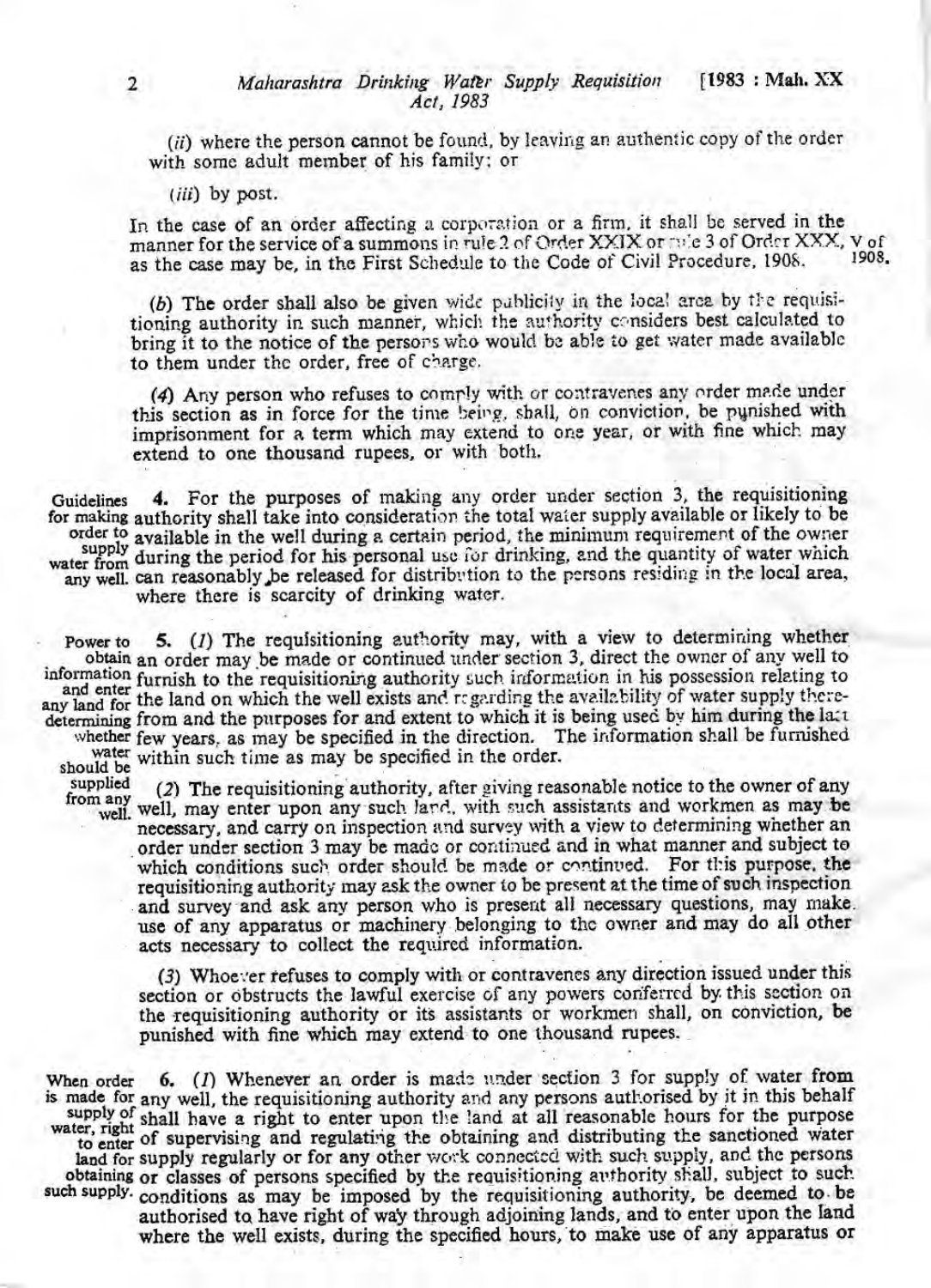machinery belonging to the owner or the requisitioning authority for drawing or lifting water, and to receive the quantity of water sanctioned for them by the requisitioning authority, from time to time.

(2) Any person who receives or is authorised to receive any quantity of water under this Act and refuses to comply with or contravenes any provision of this Act, or the rules made thereunder, or of any conditions imposed thereunder, shall, on conviction, be punished with fine which may extend to one hundred rupees.

7. (1) When an order is made under section 3 for supply of water from any When order well, it shall be lawful for the requisitioning authority and any persons authorised is made for<br>by it in this behalf to fix any apparatus or machinery on or pear the well for drawing supply of by it in this behalf to fix any apparatus or machinery, on or near the well, for drawing water or lifting or measuring water and, after giving reasonable notice to the owners or powers to occupiers of the lands concerned of its intention so to do, to enter upon the lands provide and execute all the necessary works for laying water-pipes through, across or under apparatus or<br>such lands for carrying water from the well to the distribution centre or centres or waterselected by the requisitioning authority and for repairing or replacing such apparatus, pipes. machinery or water-pipes, from time to time,

(2) In executing any work under this section as little damage as can be shall be done, and-

(a) the work shall be executed with the least practicable delay;

(b) the ground or portion of any construction which may have been opened, broken up or removed for the purpose of executing the work shall be filled in, reinstated and made good by the requisitioning authority, with the least practicable delay:

(c) any owner or occupier of any land, who claims and proves to the satisfaction of the requisitioning authority that he has sustained any substantial damage by the execution of the work, shall be paid such amount as the requisitioning authority may by order determine.

(3) Any person who is aggrieved by the order made by the requisitioning authority under clause (c) of sub-section (2) may, within a period of thirty days from the date of receipt of the order by him, appeal to the Collector if the order is made by any requisioning authority other than the Collector, and to the Commissioner if the order is made by the Collector and the provisions of section 9 shall *mutatis* mutandis apply to such appeal.

(4) Whoever obstructs the lawful exercise of any powers conferred under this section on the requisitioning authority or the persons authorised by it, shall, on conviction, be punished with fine which may extend to one thousand rupees.

8. <sup>1</sup>[When an order is made under section 3 for obtaining supply of water from Amount any well, the owner, who complies with the order, shall be paid such amount as may payable to be fixed by agreement between the owner and the requisitioning authority:

owner for utilisation of water

Provided that, such amount shall not exceed the maximum limit as may be fixed, from his by an order in this behalf, by the State Government, from time to time.] well.

9. (1) When an order is made under section 3 requiring any owner of a well to Appeals. supply such quantities of water from his well, during such hours and during such periods, as may be specified in the order, the owner, who is aggrieved by any of these matters in the order may, within a period of thirty days from the date of receipt of the order by him, appeal to the Collector if the order is made by any requisitioning authority other than the Collector and to the Commissioner if the order is made

<sup>1</sup> This section was substituted by Mah. V of 1992, s.2.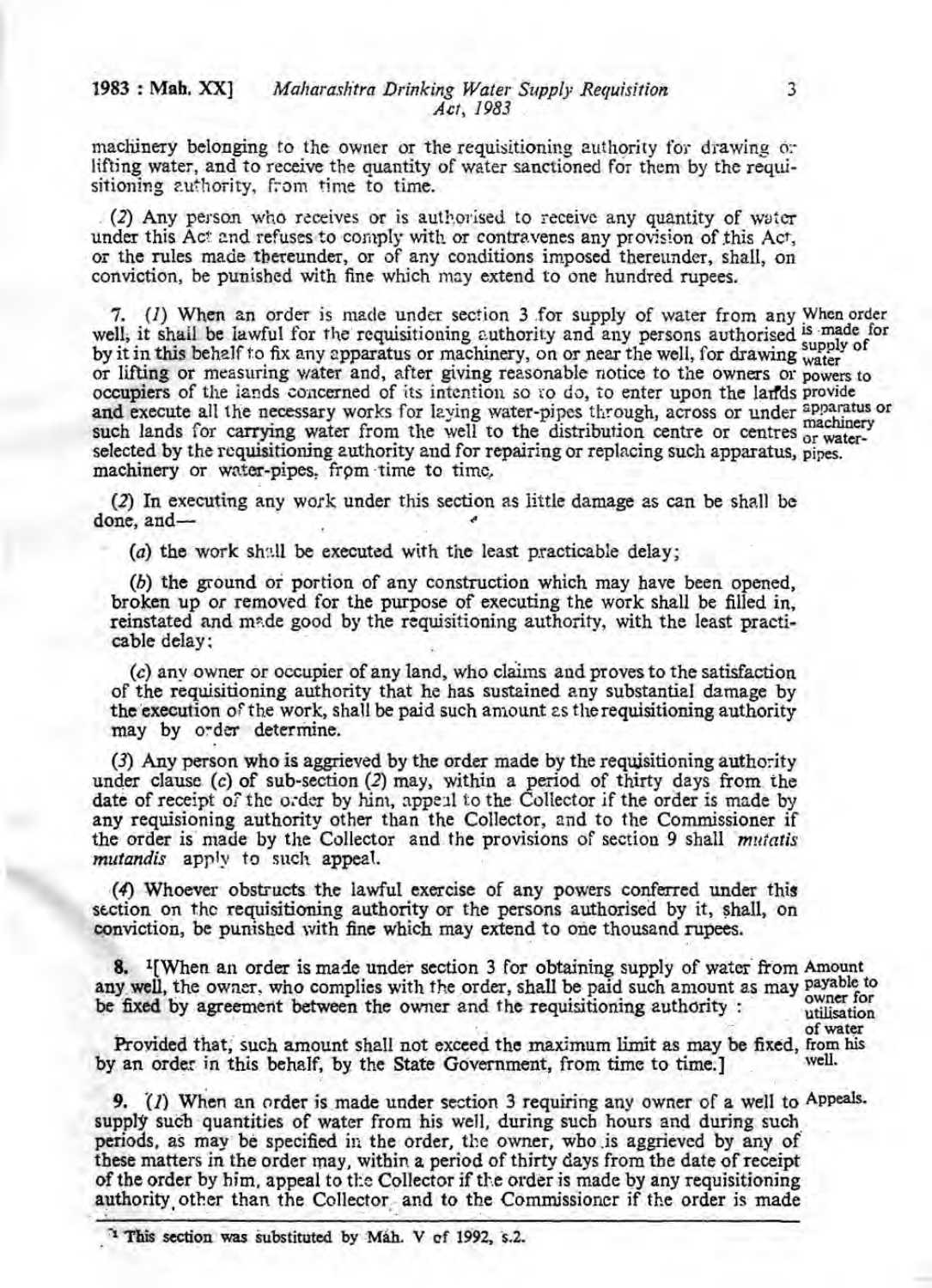by the Collector. On receipt of such appeal. the appellate authority shall, after giving a reasonable opportunity to the appellant of being heard, pass such order as it may think fit. Every order made by the appellate authority shall be final and shall not be called in question in any Court.

 $(2)$  Save as otherwise provided in sub-section  $(1)$ , every order made and every direction issued under this Act shall be final and shall not be called in question in any Court.

of action for anything, which is in good faith done or intended to be done under this Act or in<br>taken for anything, which is in good faith done or intended to be done under this Act or in under Act. pursuance of any order made or direction issued under this Act.

> (2) No suit or other legal proceeding shall lie against the State Government or any officer of the State Government or any requisitioning authority for any damage caused or likely to be caused by anything, which is in good faith done or intended to be done under this Act or in pursuance of any order made or direction issued under this Act.

Power to **11.** (*I*) Subject to the condition of previous publication, the State Government make rules. may, by notification in the *Official Gazette*, make rules to carry out the purposes of this Act.

(2) In particular and without prejudice to the generality of the foregoing power such rules may-

*(a)* provide for registration of names and addresses of persons, or for issuing' passes or tickets to persons who desire to obtain water supply;

(b) determining the quantity of water which may be obtained by each person or by each family for themselves and if possible for their cattle;

*(c)* specifying the hours during which water supply may be obtaiued;

*(d)* prescribing the conditions to be observed by persons obtaining water supply and by the owners of wells from which such supply is obtained;

 $(e)$  prescribing the records to be maintained by the requisitioning authority and the owners of wdls;

 $(f)$  the manner of deciding and making payments to the owners of wells for water supply obtained from their wells;

 $(g)$  any other matters connected with obtaining and distributing water supply for the purposes of this Act.

(3) Every rule made under this. Act shall be laid, as soon as may be after it is made, before each House of the State Legislature while it is in session, for a total period of thirty days, which may be comprised in one session or in two successive sessions, and, if, before the expiry of the session in which it is so laid or the session immediately following, both Houses agree in making any modification in the rule, or both Houses agree that the rule should not be made, and notify such decision in the *Official Gazette*, the rule shall, from the date of publication of such notification, have effect only in such modified form or be of no effect, as the case may be; so, however, that any such modification or annulment shall be without prejudice to the validity of anything previously done or omitted to be done under that rule.

, and the contract of the contract of the contract of the contract of the contract of the contract of the contract of the contract of the contract of the contract of the contract of the contract of the contract of the con

Exemptions. 12. This Act shall not apply to any wells belonging to or in possession of the Government or a local authority or a public trust exclusively for a religious purpose.